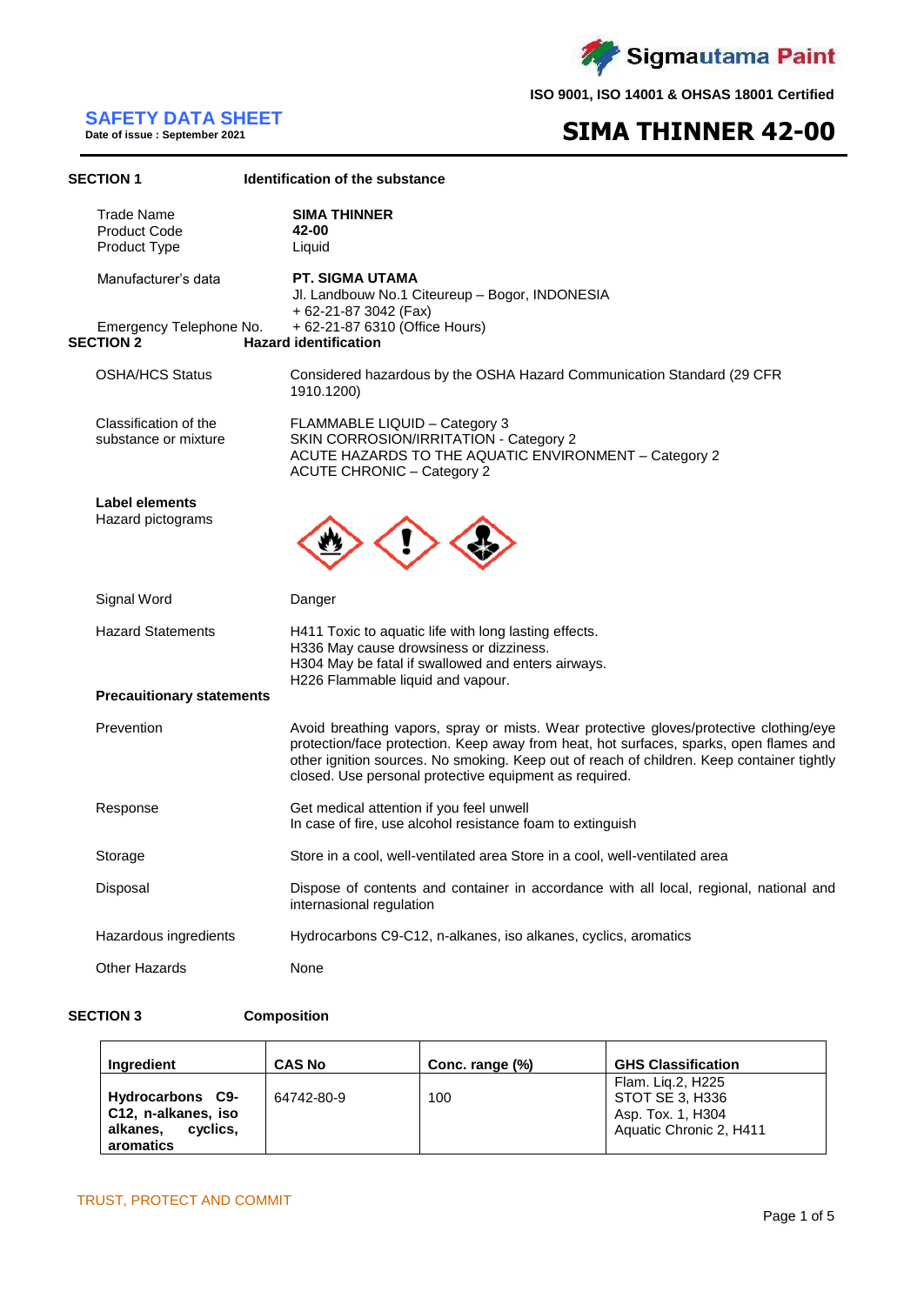

## **SAFETY DATA SHEET**

**Date of issue : September 2021**

# **SIMA THINNER 42-00**

 Concentrations shown as range to protect confidentiality or due to batch variation. **There are no additonal ingredients presents which, within the currenet knowledge of the supplier and in the concentrations applicable, are classified as hazardous to health and environment and hence require reporting in this section**

## **SECTION 4 First Aid Measure**

In all cases of doubt, or when symptoms persist, seek medical attention. Never give anything by mouth to an unconscious person. If breathing is irregular, drowsiness, loss of consciousness or cramps : call 112 and give immediate treatment (first aid)

| Eye contact               | Check for and remove any contact lenses. Immediately flush eyes with plenty of water for<br>at least 15 minutes, occasionally lifting the upper and lower eyelids. Seek immediate<br>medical attention.                                                                                                               |
|---------------------------|-----------------------------------------------------------------------------------------------------------------------------------------------------------------------------------------------------------------------------------------------------------------------------------------------------------------------|
| Inhalation                | Remove the victim into fresh air. Respiratory problems: consult a doctor/medical service                                                                                                                                                                                                                              |
| Skin contact              | Remove contaminated clothing and shoes. Wash skin thoroughly with soap and water or<br>use recognized skin cleanser. Do not apply (chemical) neutralizing agents. Remove<br>clothing before washing. Take victim to a doctor if irritation persists                                                                   |
| Ingestion                 | If swallowed, rinse mouth with water. Immediately after ingestion: give lots of water to<br>drink. Do not give milk/oil to drink. Do not induce vomiting. Give activated charcoal.<br>Consult a doctor/medical service if you feel unwell. Ingestion of large quantities:<br>immediately to hospital.                 |
| Protection of first-aider | No action shall be taken involving any personal risk or without suitable training. If it is<br>suspected that fumes are still present, the rescuer should wear an appropriate mask or<br>self-contained breathing apparatus. It may be dangerous to the person providing aid to<br>give mouth-to-mouth resuscitation. |

**SECTION 5 Fire Fighting Measure**

Suitable extinguishing media:.

| Extinguishing media                      | Recommended: Quick-acting ABC powder extinguisher. Quick-acting BC powder<br>extinguisher. Quick-acting class B foam extinguisher. Quick-acting CO2 extinguisher.<br>Class B foam (not alcohol-resistant) Alcohol resistant foam, CO2, powder, water spray<br>(foam)                                                                                                                                                                                                                                                                                                                                                                                                                                                                                 |
|------------------------------------------|------------------------------------------------------------------------------------------------------------------------------------------------------------------------------------------------------------------------------------------------------------------------------------------------------------------------------------------------------------------------------------------------------------------------------------------------------------------------------------------------------------------------------------------------------------------------------------------------------------------------------------------------------------------------------------------------------------------------------------------------------|
|                                          | Not to be used: Water (quick-acting extinguisher, reel); risk of puddle expansion. Water;<br>risk of puddle expansion.                                                                                                                                                                                                                                                                                                                                                                                                                                                                                                                                                                                                                               |
| Hazards from the substance<br>or mixture | DIRECT FIRE HAZARD: Highly flammable liquid and vapour. Gas/vapour flammable<br>with air within explosion limits.<br>INDIRECT FIRE HAZARD: May build up electrostatic charges: risk of ignition. May be<br>ignited by sparks. Gas/vapour spreads at floor level: ignition hazard. Reactions involving<br>a fire hazard: see "Reactivity Hazard".<br>DIRECT EXPLOSION HAZARD: Gas/vapour explosive with air within explosion limits.<br>INDIRECT EXPLOSION HAZARD: may be ignited by sparks. Reactions with explosion<br>hazards: see "Reactivity Hazard".<br>Reactivity: Reacts violently with (some) halogens. Reacts violently with (strong)<br>oxidizers: (increased) risk of fire/explosion. Violent to explosive reaction with (some)<br>acids. |
| Special equipment for fire<br>fighter    | Heat/fire exposure: compressed air/oxygen apparatus. Fire-fighters should wear<br>appropriate protective equipment and self-contained breathing apparatus (SCBA) with a<br>full face-piece operated in positive pressure mode.                                                                                                                                                                                                                                                                                                                                                                                                                                                                                                                       |

**SECTION 6 Accidental release measurement**

TRUST, PROTECT AND COMMIT Personal precautions, protective equipment and emergency procedures No action shall be taken involving any personal risk or without suitable training. If the product contaminates lakes, rivers, or sewers, inform the appropriate authorities in accordance with local regulations. Avoid all direct contact with the spilled material.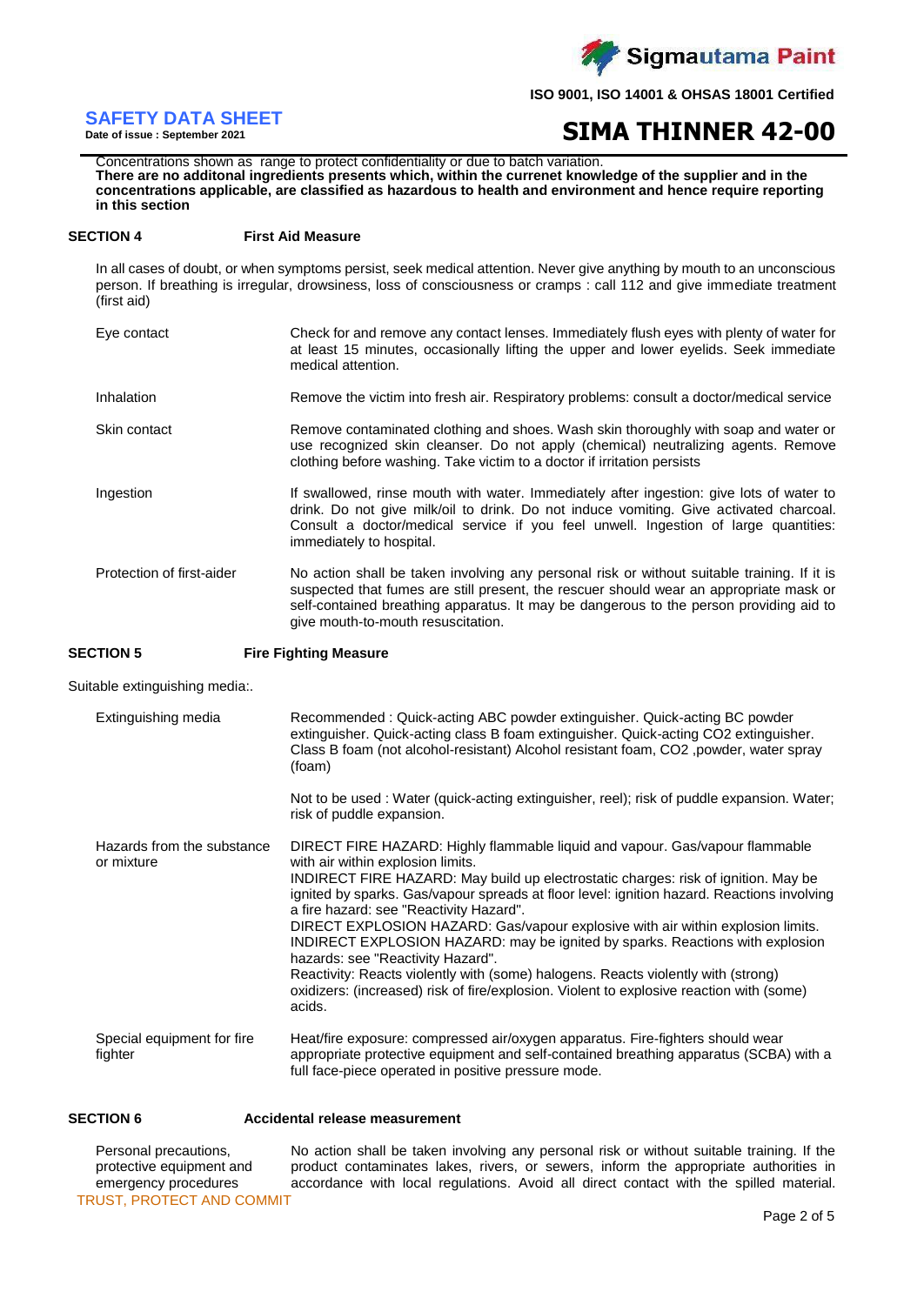

## **SAFETY DATA SHEET Date of issue : September 2021**

# **SIMA THINNER 42-00**

Exclude sources of ignition and be aware of explosion hazard. Ventilate the area. Avoid breathing vapor or mist. Refer to protective measures listed in sections 7 and 8. Environmental precautions Avoid dispersal of spilled material and runoff and contact with soil, waterways, drains and sewers. Inform the relevant authorities if the product has caused environmental pollution (sewers, waterways, soil or air). Water polluting material. May be harmful to the environment if released in large quantities

Methods for cleaning up Stop leak if without risk. Move containers from spill area. Approach release from upwind. Prevent entry into sewers, water courses, basements or confined areas. Wash spillages into an effluent treatment plant or proceed as follows. Contain and collect spillage with non-combustible, absorbent material e.g.sand, earth, vermiculite or diatomaceous earth and place in container for disposal according to local regulations (see section 13). Use spark-proof tools and explosion-proof equipment. Contaminated absorbent material may pose the same hazard as the spilled product.

## **SECTION 7 Handling and storage**

Handling Vapor are heavier than air and may spread along floors. Vapors may form explosive mixtures with air. Prevent the creation of flammable or explosive concentrations of vapors in air and avoid vapor concentrations higher than the occupational exposure limits. In addition, the product should be used only in areas from which all naked lights and other sources of ignition have been excluded. Electrical equipment should be protected to the appropriate standard. To dissipate static electricity during transfer, ground drum and connect to receiving container with bonding strap. No sparking tools should be used. Avoid inhalation of vapour, dust and spray mist. Avoid contact with skin and eyes. Eating, drinking and smoking should be prohibited in area where this material is handled, stored and processed. Appropriate personal protective equipment: see section 8. Always keep in containers made from the same material as the original one.

Storage Store in a cool, well-ventilated area away from incompatible materials and ignition sources. Keep out of the reach of children. Keep away from : Oxidizing agents, strong alkalis, strong acids. No smoking. Prevent unauthorized access. Containers that are opened must be carefully resealed and kept upright to prevent leakage. Store in accordance with local requlations.

### **SECTION 8 Exposure control/personal protection**

| Ingredient                          | <b>Exposure limit</b>              |
|-------------------------------------|------------------------------------|
| Hydrocarbons C9-C12, n-alkanes, iso | <b>OSHA 2013</b>                   |
| alkanes, cyclics, aromatics         | WEL: $350 \text{ mg/m}^3$ 8 hours. |

Personal Protection



Use a NIOSH APPROVED RESPIRATOR Use GOGGLES OR FACE SHIELD RUBBER GLOVES AS NEEDED USE APPRON OR OTHER CLOTHING TO AVOID SKIN CONTACT

Personil protective equipment should be selected based on the task being performed and the risks involved and should be approved by a specialist before handling this product. Use a properly fitted, air-purifying or air fed respirator complying with an approved standard. Gloves must be worn for all work that may result in soiling. Apron/coveralls/protective clothing must be worn when soiling is so great that regular work clothes do not adequately protect skin against contact with the product. Safety eyewear should be used when there is a likelihood of exposure

Engineering controls Keep gas, vapor, or dust cocentration below any lower explosive limit. Arrange sufficient ventilation by local exhaust ventilation and good general ventilation to keep the airborne concentrations of vapors or dust lowest possible and below their respective threshold limit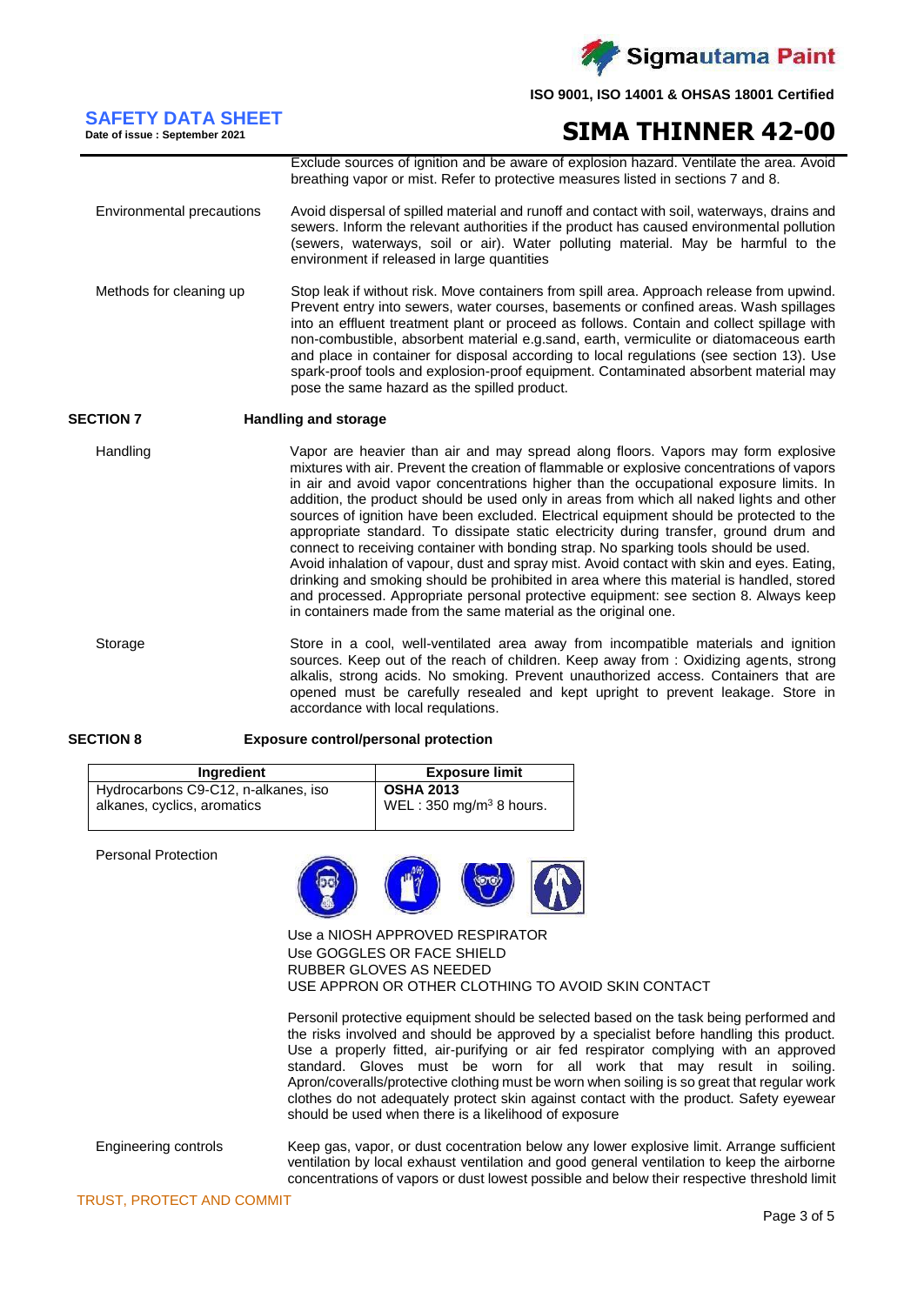

## **SAFETY DATA SHEET**

**Date of issue : September 2021**

**SIMA THINNER 42-00**

|                                    | value. Ensure that eyewash stations and safety showers are proximal to the work-station<br>location                                                                                                                                                                                                                         |
|------------------------------------|-----------------------------------------------------------------------------------------------------------------------------------------------------------------------------------------------------------------------------------------------------------------------------------------------------------------------------|
| Hygiene measures                   | Wash hands, forearms, and face thoroughly after handling compounds and before eating,<br>smoking, using lavatory, and at the end of day.                                                                                                                                                                                    |
| Environmental exposure<br>controls | Emissions from ventilation or work process equipment should be checked to ensure they<br>comply with the requirements of environmental protection legislation. In some cases, fume<br>scrubbers, filter or engineering modifications to the process equipment will be necessary<br>to reduce emissions to acceptable levels |
| <b>SECTION 9</b>                   | <b>Physical and chemical properties</b>                                                                                                                                                                                                                                                                                     |
| Physical                           | Liquid clear transparent                                                                                                                                                                                                                                                                                                    |

| Physical            | Liquid clear transparent     |
|---------------------|------------------------------|
| Odor                | Solvent-like                 |
| Flash point         | 27 °C                        |
| Vapor density       | Heavier than air             |
| Spesific density    | $0.78 \pm 0.10$ kg / liter   |
| Viscosity           | 10-12 Second /DIN 4/20°C     |
| <b>Solubilities</b> | Insoluble : cold & hot water |
|                     |                              |

## **SECTION 10 Stability and reactivity**

| Reactivity and chemical<br>stability                         | This product is stable. Reacts violently with (some) halogens. Reacts violently with<br>(strong) oxidizers: (increased) risk of fire/explosion. Violent to explosive reaction with<br>(some) acids. |
|--------------------------------------------------------------|-----------------------------------------------------------------------------------------------------------------------------------------------------------------------------------------------------|
| Incompatible material<br>Hazardous decomposition<br>products | Strong oxidizers.<br>Carbon dioxide. Carbon monoxide.                                                                                                                                               |
| Conditions to avoid                                          | Avoid all possible sources of ignition (spark or flame). Do not pressurized, cut, weld,<br>braze, solder, drill, grind or expose containers to heat or sources of ignition                          |

## **SECTION 11 Toxicological information**

| <b>Ingredient</b>                                                  | Oral LD 50, mg/kg $\vert$ | Skin LD 50, mg/kg  | Inhalation vapor LD 50,<br>mg/l/4 hours |
|--------------------------------------------------------------------|---------------------------|--------------------|-----------------------------------------|
| Hydrocarbons C9-C12, n-alkanes, iso<br>alkanes, cyclics, aromatics | 5000 mg/kg, rat           | 4000 mg/kg, rabbit | No data                                 |

## **SECTION 12 Ecological information**

| Ingredient                                                         | 96 hr LC50 fish. | 48 hr EC50 crustacea. | 96 hr EC50 algae, |
|--------------------------------------------------------------------|------------------|-----------------------|-------------------|
|                                                                    | ma/l             | ma/l                  | ma/l              |
| Hydrocarbons C9-C12, n-alkanes,<br>iso alkanes, cyclics, aromatics | 10 Fish          | 10 Daphnia            | $4.6 - 10$ Algae  |

Environmental precaution : harmful to aquatic organism, may cause long term adeverse effect in the aquatic environment

### **SECTION 13 Disposal consideration**

The generation of waste should be avoided or minimized wherever possible. Disposal of this product, solutions and any by products should at all times comply with the requirements of environmental protection and waste disposal legislation and any regional local authority requirements. Residues of the product is listed as hazardous waste. Dispose of according to all state and local applicable regulations.

Waste should not be disposed of untreated to the sewer unless fully compliant with the requirements of all authorities with jurisdiction. Spillage, remains, discarded clothes and similar should be discarded in a fireproof container. The information presented below only applies to the material as supplied. The identification based on characteristic or listing may not apply if the material has been used or otherwise contaminated.